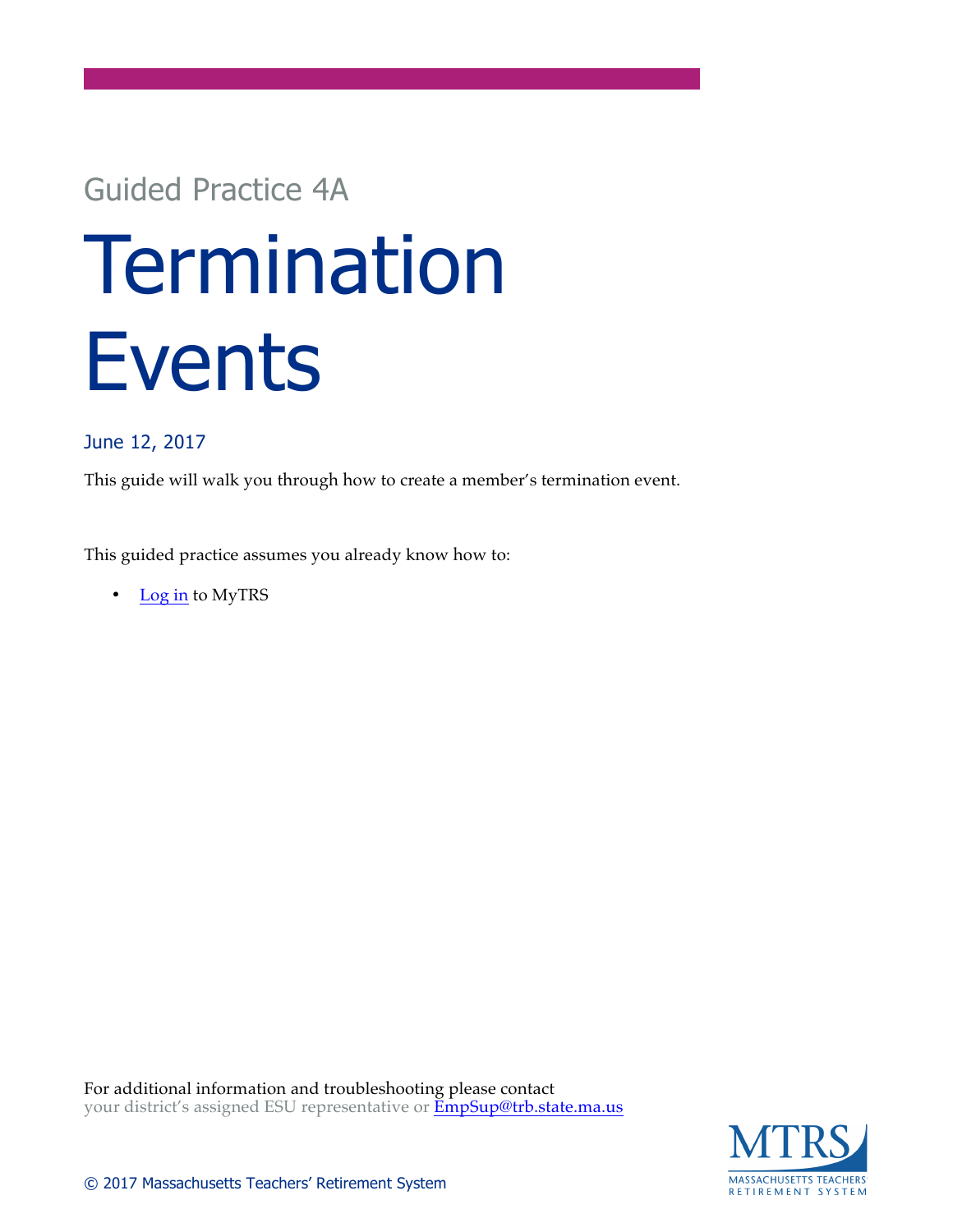When an employee leaves the school district, a termination event needs to be entered for the member under their employment record in MyTRS.

#### **How to Create a Termination Event**

- 1. Login to MyTRS.
- 2. Select "View/Update Employee Information" from the home page or from the "Go To" drop down list at the top of the page.
- 3. Enter the member's last name or SSN in the "Select Member" search field.



4. Click Search.



5. When the member's record comes up, click the **Employment** tab.

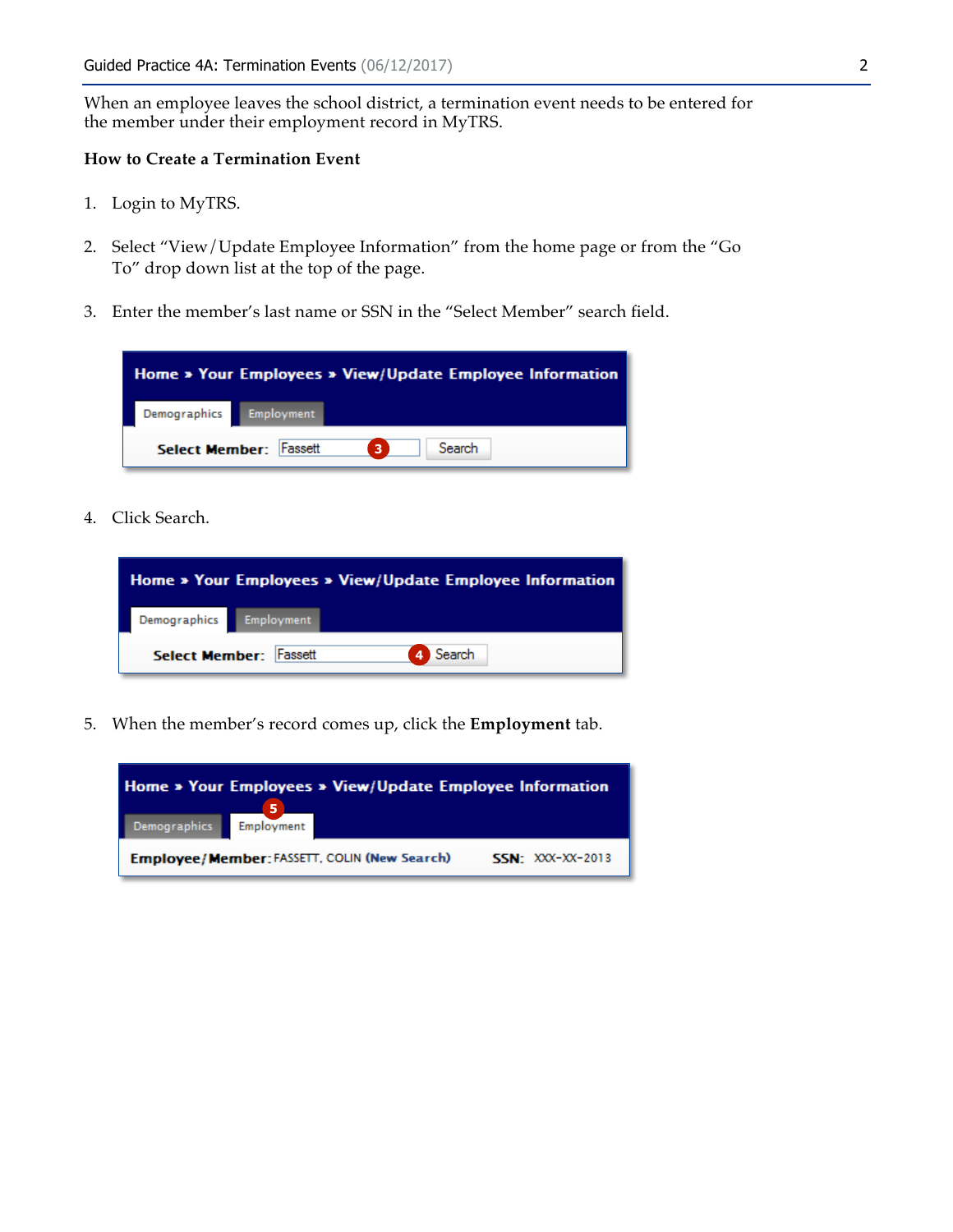6. The Employment Screen:

| Home » Your Employees » View/Update Employee Information                                                                                                                                                                                                                                      |                                                                                                                |  |  |  |  |  |  |  |
|-----------------------------------------------------------------------------------------------------------------------------------------------------------------------------------------------------------------------------------------------------------------------------------------------|----------------------------------------------------------------------------------------------------------------|--|--|--|--|--|--|--|
| Demographics<br>Employment                                                                                                                                                                                                                                                                    |                                                                                                                |  |  |  |  |  |  |  |
| Employee/Member: FASSETT, COLIN (New Search)<br><b>SSN: XXX-XX-2013</b>                                                                                                                                                                                                                       |                                                                                                                |  |  |  |  |  |  |  |
|                                                                                                                                                                                                                                                                                               |                                                                                                                |  |  |  |  |  |  |  |
| <b>Employment Information</b>                                                                                                                                                                                                                                                                 |                                                                                                                |  |  |  |  |  |  |  |
| By Sort   Columns   日 View Row   風 Records   曲 Print   配 Export                                                                                                                                                                                                                               |                                                                                                                |  |  |  |  |  |  |  |
| Active Start Date<br><b>Stop Date</b>                                                                                                                                                                                                                                                         | Employer<br>Employer<br>Position<br>Temp/Sub Enrollment Status<br>Pay Freq Pay Dur<br>Code<br>Name             |  |  |  |  |  |  |  |
| $\bullet$<br>09/01/2017                                                                                                                                                                                                                                                                       | 9005<br><b>GOTHAM</b><br>21<br>Speech Pathold<br>lLS.<br>Pending Enrollment<br><b>PUBLIC</b><br><b>SCHOOLS</b> |  |  |  |  |  |  |  |
| <b>Events</b><br>Add<br><b>Delete</b>                                                                                                                                                                                                                                                         |                                                                                                                |  |  |  |  |  |  |  |
| By Sort   Columns   Hall View Row   思 Records   A Print   P Export                                                                                                                                                                                                                            |                                                                                                                |  |  |  |  |  |  |  |
| Active Event                                                                                                                                                                                                                                                                                  | Event Start Date<br>Effective Pay Date Event Stop Date<br>FTE %<br><b>WC%</b><br><b>Cont Term</b>              |  |  |  |  |  |  |  |
|                                                                                                                                                                                                                                                                                               |                                                                                                                |  |  |  |  |  |  |  |
| 09/01/2017<br>$\bullet$<br>09/01/2017<br>75<br>l 1 1<br>$\circ$<br>$ 10\rangle$<br>$\mathbf{r}$ $\mathbf{r}$<br>Contributing<br>$Rate/R+$<br>Rate/R+ Pending Review:<br>$R + 1$<br>V<br>0.11<br><b>Regular Rate:</b><br>$\overline{0}$<br>2% Rate:<br><b>Save</b><br>* Denotes Required Field |                                                                                                                |  |  |  |  |  |  |  |

- 7. Under the "Events" section, enter an "Event Stop Date" on the current Contributing or LOA event.
	- a. The "Event Stop Date" is the last day the member worked for the district.

In this example the last day the member worked (or last paid day if the member was on an LOA) was 05/26/2017.

| <b>Events</b>                                                      |                            |                                          |  |       |      |                  |
|--------------------------------------------------------------------|----------------------------|------------------------------------------|--|-------|------|------------------|
| Add.<br><b>Delete</b>                                              |                            |                                          |  |       |      |                  |
| By Sort   Columns   Hall View Row   思 Records   A Print   @ Export |                            |                                          |  |       |      |                  |
| Active Event                                                       | Event Start Date $\bullet$ | Effective Pay Date Event Stop Date FTE % |  |       | WC % | <b>Cont Term</b> |
| $\bullet$<br>$\overline{\phantom{a}}$<br>Contributing              |                            | 09/01/2015   09/01/2015   05/26/2017   0 |  | 75 II |      | 10               |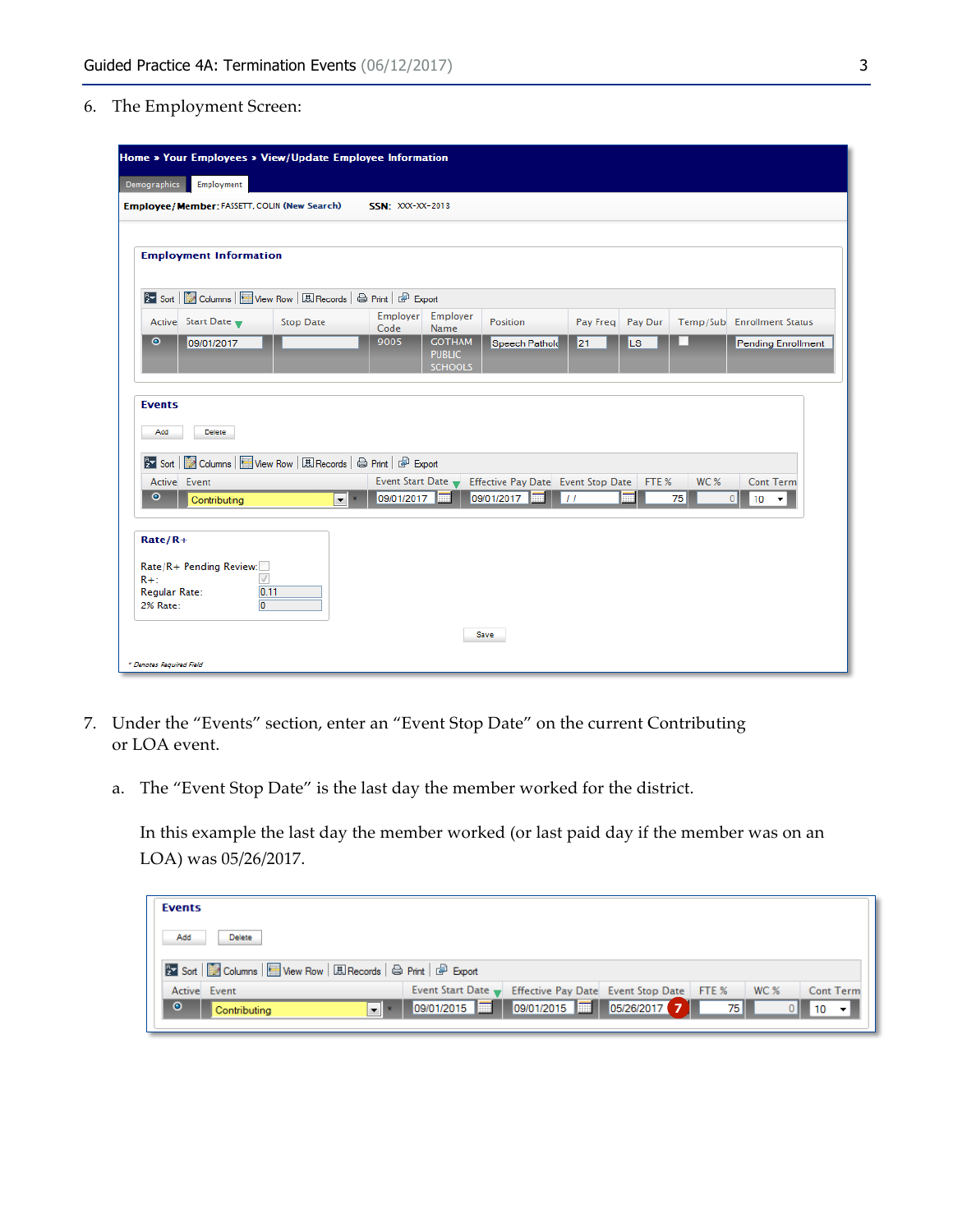8. Click **Add -** this will add a new blank row**.**

|                                               | <b>Events</b>                                                      |  |                                                           |  |      |                 |                  |
|-----------------------------------------------|--------------------------------------------------------------------|--|-----------------------------------------------------------|--|------|-----------------|------------------|
| $\left[\begin{array}{c} 8 \end{array}\right]$ | Add.<br>Delete                                                     |  |                                                           |  |      |                 |                  |
|                                               | By Sort   Columns   Hall View Row   思 Records   A Print   @ Export |  |                                                           |  |      |                 |                  |
|                                               | Active Event                                                       |  | Event Start Date Firective Pay Date Event Stop Date FTE % |  |      | WC <sub>%</sub> | <b>Cont Term</b> |
|                                               | $\bullet$<br>"ا – ا<br>Contributing                                |  |                                                           |  | 75 I |                 |                  |

- 9. From the "Event" drop down list, select the appropriate termination type.
	- a. **Termination – Job Elimination**: Use this code when the position itself will no longer exist.
	- b. **Termination – Involuntary**: Use this code when the member has been terminated involuntarily.
	- c. **Termination – Voluntary**: Use this code when the member has resigned from their position or has completed their contract term for this position but will not be returning to the district.

|                     | $\frac{3}{2}$ Sort $\frac{3}{2}$ Columns $\frac{1}{2}$ View Row $\frac{1}{2}$ Records                                                                                            |  |  |  |  |  |  |  |
|---------------------|----------------------------------------------------------------------------------------------------------------------------------------------------------------------------------|--|--|--|--|--|--|--|
| <b>Active Event</b> |                                                                                                                                                                                  |  |  |  |  |  |  |  |
| $\bullet$           | Contributing                                                                                                                                                                     |  |  |  |  |  |  |  |
| ⊙                   | Contributing<br>LOA-Fully Contributing<br><b>LOA-Partially Contributing</b><br>LOA-Non-Contributing <=1 Yr<br>Rate/R+ LOA-Medical-Non-Contributing<br>WC-Full Incapacity&Contrib |  |  |  |  |  |  |  |
| R+:<br>2% Rate:     | Rate/R+ f  WC-Full Incapacity&Non-Contrib<br>WC-Part Incapacity&Contrib<br>Regular R. WC-Part Incapacity&Non-Contrib<br>Military LOA-Contributing<br>Military LOA                |  |  |  |  |  |  |  |
|                     | Termination-Job Elimination<br>Termination-Involuntary<br>Termination-Voluntary<br>notes Required LOA-Non-Contributing > 1 Yr<br>Ineligible                                      |  |  |  |  |  |  |  |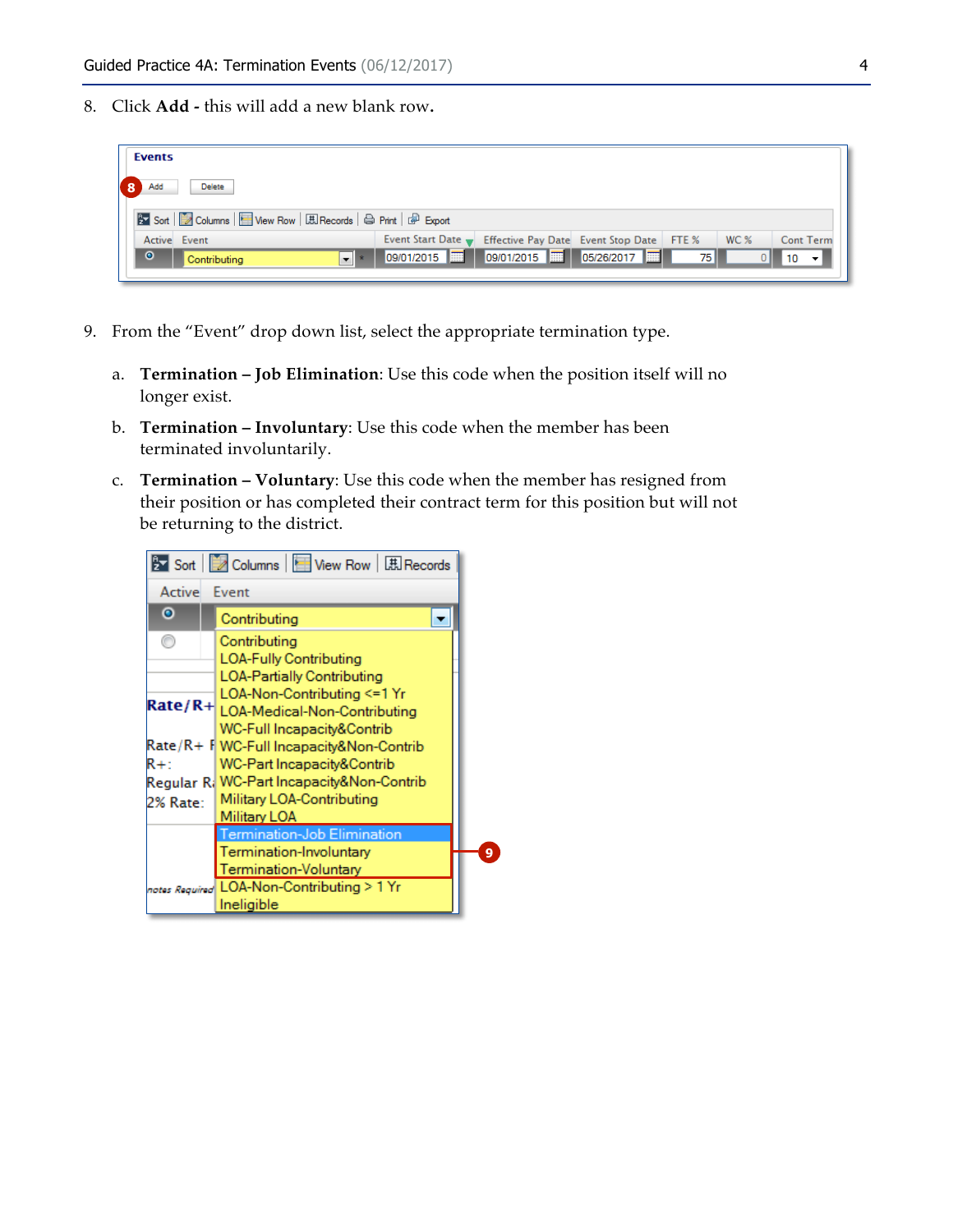- 10. Enter an "Event Start Date" for the termination event.
	- a. The "Event Start Date" should be **one calendar day after** the "Event Stop Date" that was entered in step 7. There cannot be a gap between event stop and start dates.

In this example, the "Event Start Date" is 05/27/2017.

| <b>Events</b>                                                             |                            |                                          |            |    |                 |                  |  |  |
|---------------------------------------------------------------------------|----------------------------|------------------------------------------|------------|----|-----------------|------------------|--|--|
| Add<br><b>Delete</b>                                                      |                            |                                          |            |    |                 |                  |  |  |
| By Sort   Columns   田 View Row   風 Records   曲 Print   配 Export           |                            |                                          |            |    |                 |                  |  |  |
| Active Event                                                              | Event Start Date $\bullet$ | Effective Pay Date Event Stop Date FTE % |            |    | WC <sub>%</sub> | <b>Cont Term</b> |  |  |
| 05/27/2017 10<br>$\bullet$<br>E<br>$\mathbf{r}$<br>Termination-Voluntary  |                            |                                          |            |    |                 |                  |  |  |
| ◉<br>$\overline{\phantom{a}}$<br>$\pmb{\hat{\mathbf{x}}}$<br>Contributing | <b>I</b> and<br>09/01/2015 | 09/01/2015                               | 05/26/2017 | 75 |                 | 10<br>۰          |  |  |
|                                                                           |                            |                                          |            |    |                 |                  |  |  |

- 11. Enter an "Effective Pay Date".
	- a. The "Effective Pay Date" for a termination event is the **day after the member's last pay check.**

In this example, the member's last pay check was on 06/01/2017, so the "Effective Pay Date" is 06/02/2017.

| <b>Events</b>                                                      |                            |                                          |                 |    |      |                  |  |  |
|--------------------------------------------------------------------|----------------------------|------------------------------------------|-----------------|----|------|------------------|--|--|
| <b>Add</b><br>Delete.                                              |                            |                                          |                 |    |      |                  |  |  |
| By Sort   Columns   Hall View Row   思 Records   A Print   @ Export |                            |                                          |                 |    |      |                  |  |  |
| Active Event                                                       | Event Start Date $\bullet$ | Effective Pay Date Event Stop Date FTE % |                 |    | WC % | <b>Cont Term</b> |  |  |
| $\bullet$<br>Termination-Voluntary                                 | 05/27/2017                 | 06/02/2017 11                            | E               |    |      |                  |  |  |
| ⊙<br>$\cdot$<br>$\hat{\mathbf{x}}$<br>Contributing                 | 09/01/2015                 | 09/01/2015                               | m<br>05/26/2017 | 75 |      | 10               |  |  |

12. The "Event Stop Date" should be left blank.

| <b>Events</b>                                                 |                                                                    |                                          |                 |    |             |                  |  |  |
|---------------------------------------------------------------|--------------------------------------------------------------------|------------------------------------------|-----------------|----|-------------|------------------|--|--|
| Add<br>Delete.                                                |                                                                    |                                          |                 |    |             |                  |  |  |
|                                                               | By Sort   Columns   Hall View Row   思 Records   A Print   @ Export |                                          |                 |    |             |                  |  |  |
| Active Event                                                  | Event Start Date $\bullet$                                         | Effective Pay Date Event Stop Date FTE % |                 |    | <b>WC %</b> | <b>Cont Term</b> |  |  |
| $\bullet$<br>$\blacksquare$<br>Termination-Voluntary          | 05/27/2017                                                         | $\frac{1}{106/02/2017}$ = $11$           | $\sqrt{12}$     | υ  |             |                  |  |  |
| ◉<br>$\overline{\phantom{a}}$<br>$\mathbf{x}$<br>Contributing | 09/01/2015                                                         | 09/01/2015                               | m<br>05/26/2017 | 75 |             | 10               |  |  |